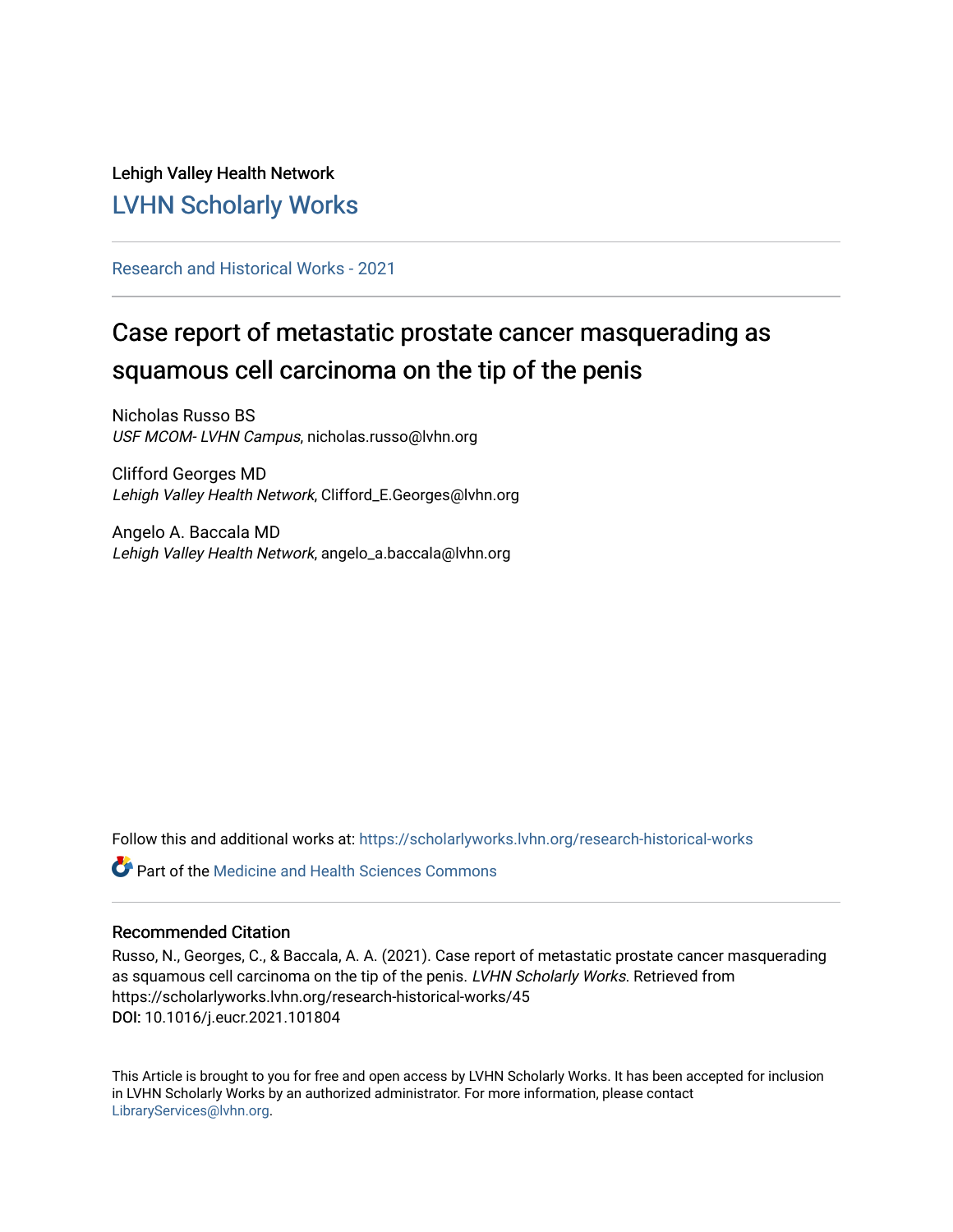

Contents lists available at [ScienceDirect](www.sciencedirect.com/science/journal/22144420)

## Urology Case Reports



journal homepage: [www.elsevier.com/locate/eucr](https://www.elsevier.com/locate/eucr)

## Case report of metastatic prostate cancer masquerading as squamous cell carcinoma on the tip of the penis



physical exam was within normal limits. There was no palpable lymphadenopathy, no focal spinal tenderness, and a normal neurological exam without focal or gross motor weakness. Given the suspicious features of the mass for SCC, particularly the fungating and superficial nature, a discussion with the patient was made regarding management options including biopsy for definitive diagnosis versus partial penectomy. The patient opted for surgical treatment and tolerated surgery well. Pathology following treatment demonstrated Gleason 9 prostate cancer. CT scan of the pelvis was performed following penectomy to assess treatment response, and demonstrated a stable sclerotic lesion on the iliac bone with potential sclerosis inferior to this known lesion and no lymphadenopathy. Bone scan at this time demonstrated no definitive

Past medical history is significant for Gleason 9 prostate adenocarcinoma diagnosed two years prior. Workup at the time included magnetic resonance imaging (MRI) of the prostate which demonstrated a Prostate Imaging Reporting & Data System (PI-RADS) 5 lesion, mildly enlarged pelvic lymph nodes, and a small sclerotic focus of the left iliac bone. Bone scan did not demonstrate evidence of osseous metastatic disease, and CT scan of the chest was normal. Given benign bone scan and following discussion with hematology oncology, it was believed the iliac lesion did not represent metastatic disease. An informed discussion was made with the patient involving treatment modalities, and the decision was ultimately made to pursue combination intensity-modulated radiation therapy and ADT with leuprolide acetate. The patient tolerated

evidence of metastatic disease.

Nicholas W. Russo $^{\mathrm{a},1,\mathrm{*}}$ , Clifford E. Georges $^{\mathrm{b}}$ , Angelo A. Baccala Jr.  $^{\mathrm{b}}$ 

<sup>a</sup> *University of South Florida Morsani College of Medicine, Lehigh Valley Campus, USA* <sup>b</sup> *Lehigh Valley Health Network, Lehigh Valley Physician's Group, USA* 

| ARTICLE INFO                                              | ABSTRACT                                                                                                                                                                                                                                                                                                                                                                                                                                                                                                                                                                                                                                                                                    |
|-----------------------------------------------------------|---------------------------------------------------------------------------------------------------------------------------------------------------------------------------------------------------------------------------------------------------------------------------------------------------------------------------------------------------------------------------------------------------------------------------------------------------------------------------------------------------------------------------------------------------------------------------------------------------------------------------------------------------------------------------------------------|
| Keywords:<br>Penile metastasis<br>Prostate adenocarcinoma | We present a 76-year old man with a two year history of Gleason 9 prostate cancer (PCa) presenting with penile<br>pain, erythema, and a fungating mass on the glans. Imaging at initial PCa diagnosis revealed confined disease.<br>His prostate cancer was previously treated with radiation and androgen deprivation therapy (ADT) with initial<br>laboratory response via prostate specific antigen (PSA) levels, however his PSA began to rise six months<br>following cessation of ADT. Shared decision making resulted in partial penectomy for symptomatic management.<br>Computed tomography (CT) and bone scan performed after surgery were not definitive for metastatic disease. |

#### **1. Introduction**

Metastasis of prostate cancer to the penis is extremely rare, making it difficult to establish prevalence. In addition, few cases are reported in the literature, with a poor prognosis of death within 6 months of diagnosis.<sup>1</sup> The differential diagnosis includes primary penile malignancies such as squamous cell carcinoma (SCC), lymphoma, and sarcoma, metastatic spread from the pelvic and rectosigmoid region, and benign conditions such as Peyronie's disease. Clinical findings, including physical exam, and imaging will help elucidate etiology. The gold standard for diagnostic certainty remains the core needle biopsy. Treatment for metastatic spread of prostate cancer to the penis is patient dependent. Factors include patient condition, disease burden, and quality of life considerations.

#### **2. Case presentation**

A 76-year old man presented with a four month history of penile pain and erythema to the urology department. Symptom progression over the preceding months included burning with urination and difficulty retracting foreskin. Initial treatment with a two-week course of nystatintriamcinolone cream was unsuccessful. Physical exam demonstrated a two-centimeter large fungating mass on the ventral surface of the distal shaft, which appeared to originate from the glans. Digital rectal exam revealed an enlarged, firm, and nodular prostate. The remainder of the

<https://doi.org/10.1016/j.eucr.2021.101804>

Available online 9 August 2021 Received 16 July 2021; Accepted 9 August 2021

2214-4420/© 2021 The Authors. Published by Elsevier Inc. This is an open access article under the CC BY license(<http://creativecommons.org/licenses/by/4.0/>).

<sup>\*</sup> Corresponding author.<br>E-mail address: nicholasrusso@usf.edu (N.W. Russo).

<sup>&</sup>lt;sup>1</sup> Present/permanent address: 1200 S Cedar Crest Blvd, Allentown, PA 18103